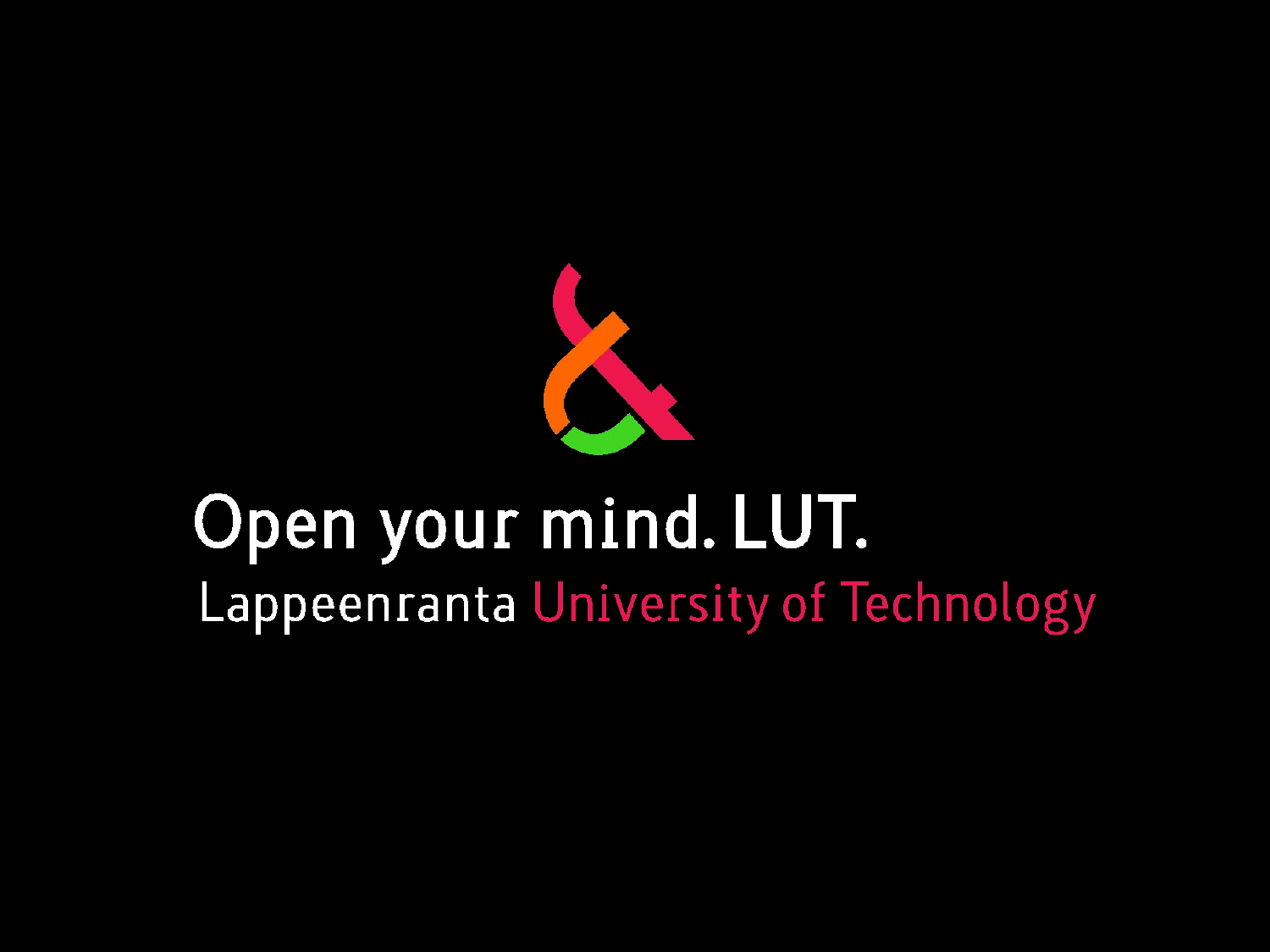## Political Liberty and Justice

CT60A7001 Critical Thinking and Argumentation in Software Engineering

Jarkko Kananen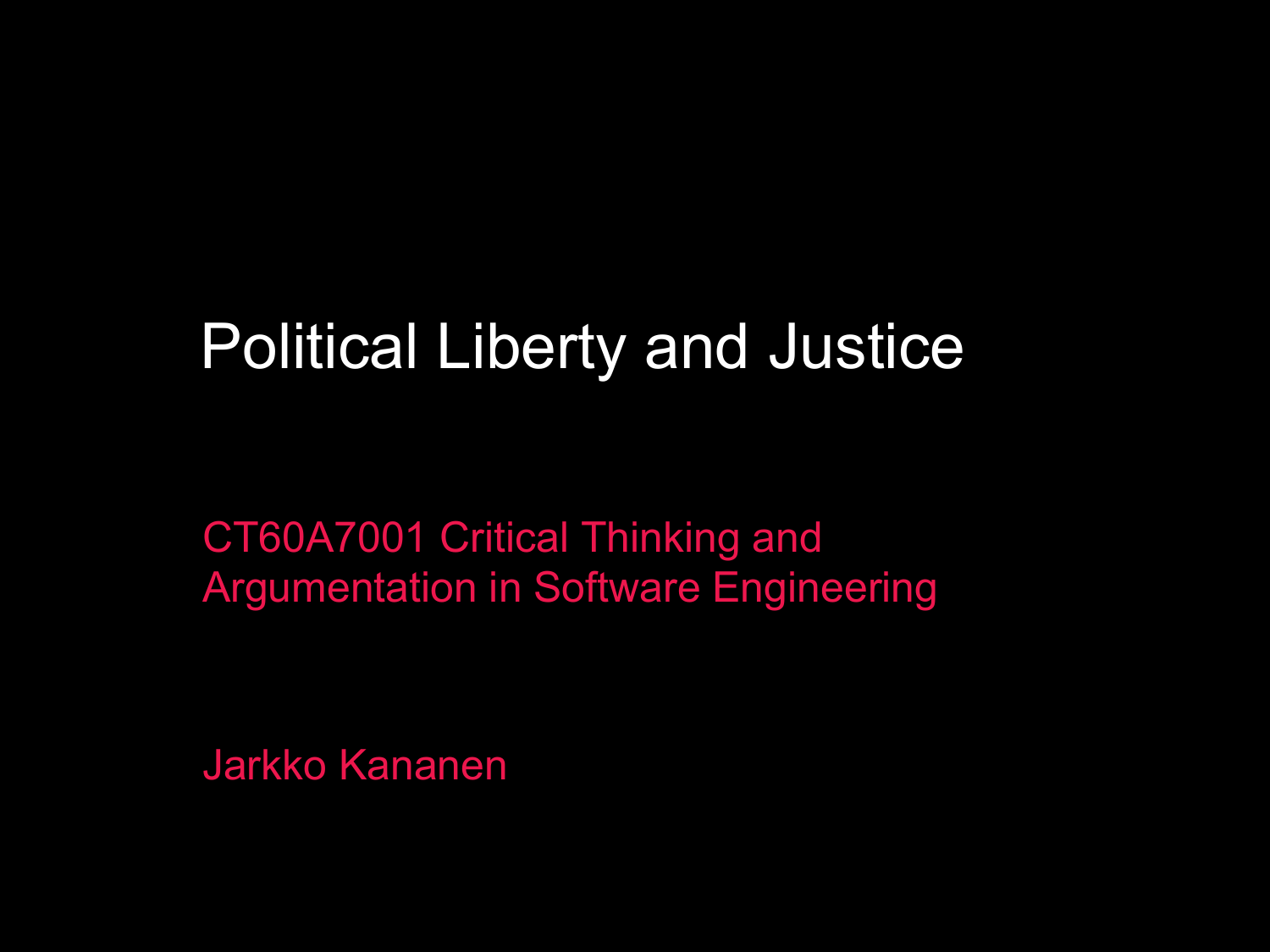### **Agenda, chapters 7**



- − Accusation by data
- − Targeted killing and signature strikes
- − Government censorship
- − Chilling effect
- − Secrecy creep
- − Abuse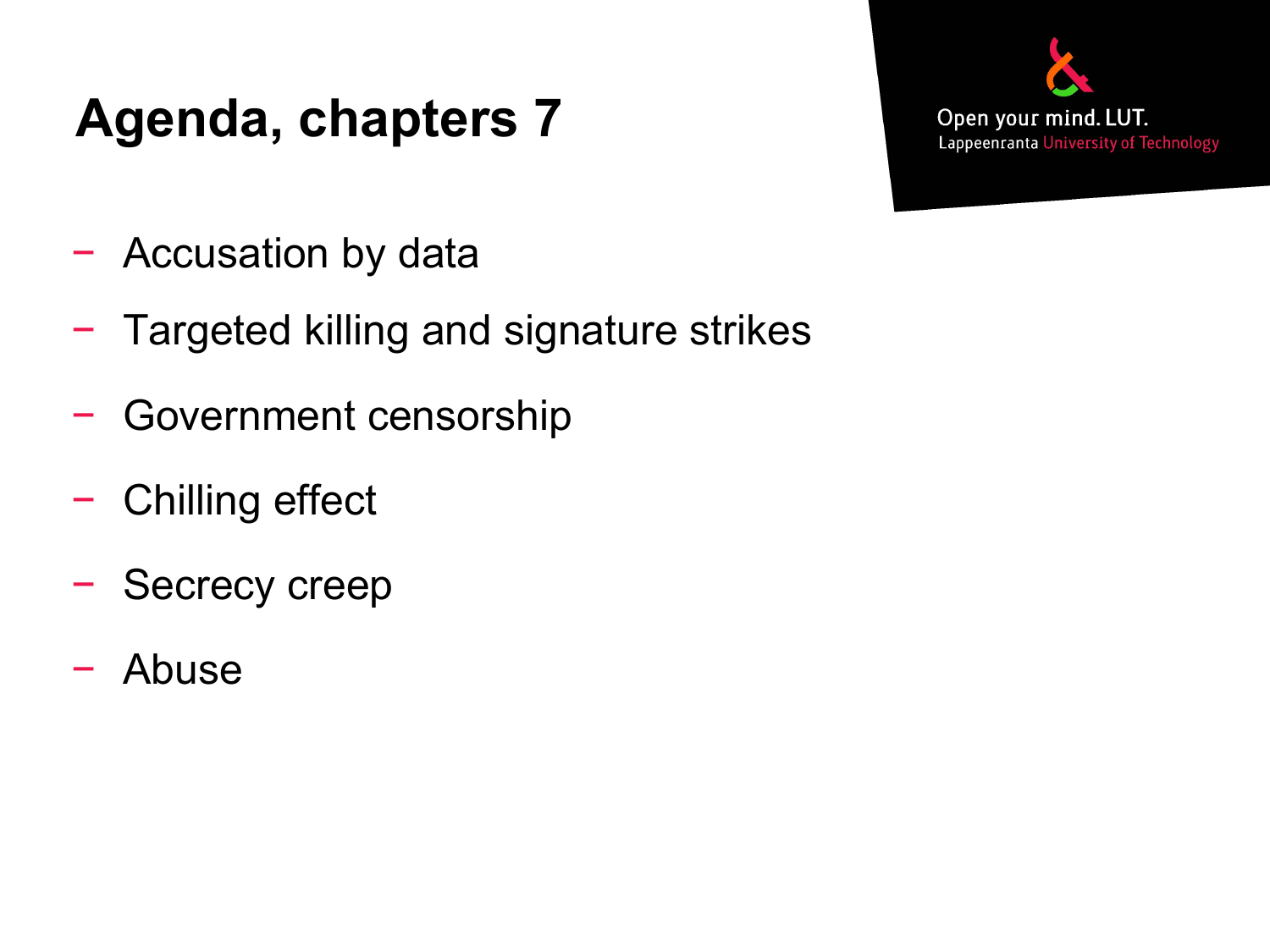### **Accusation by data**



- − The idea of accusing and finding sufficient evidence for some crime if there is enough data
- − Anyone could be convicted once the police set their mind to it
- − "Fishing expeditions"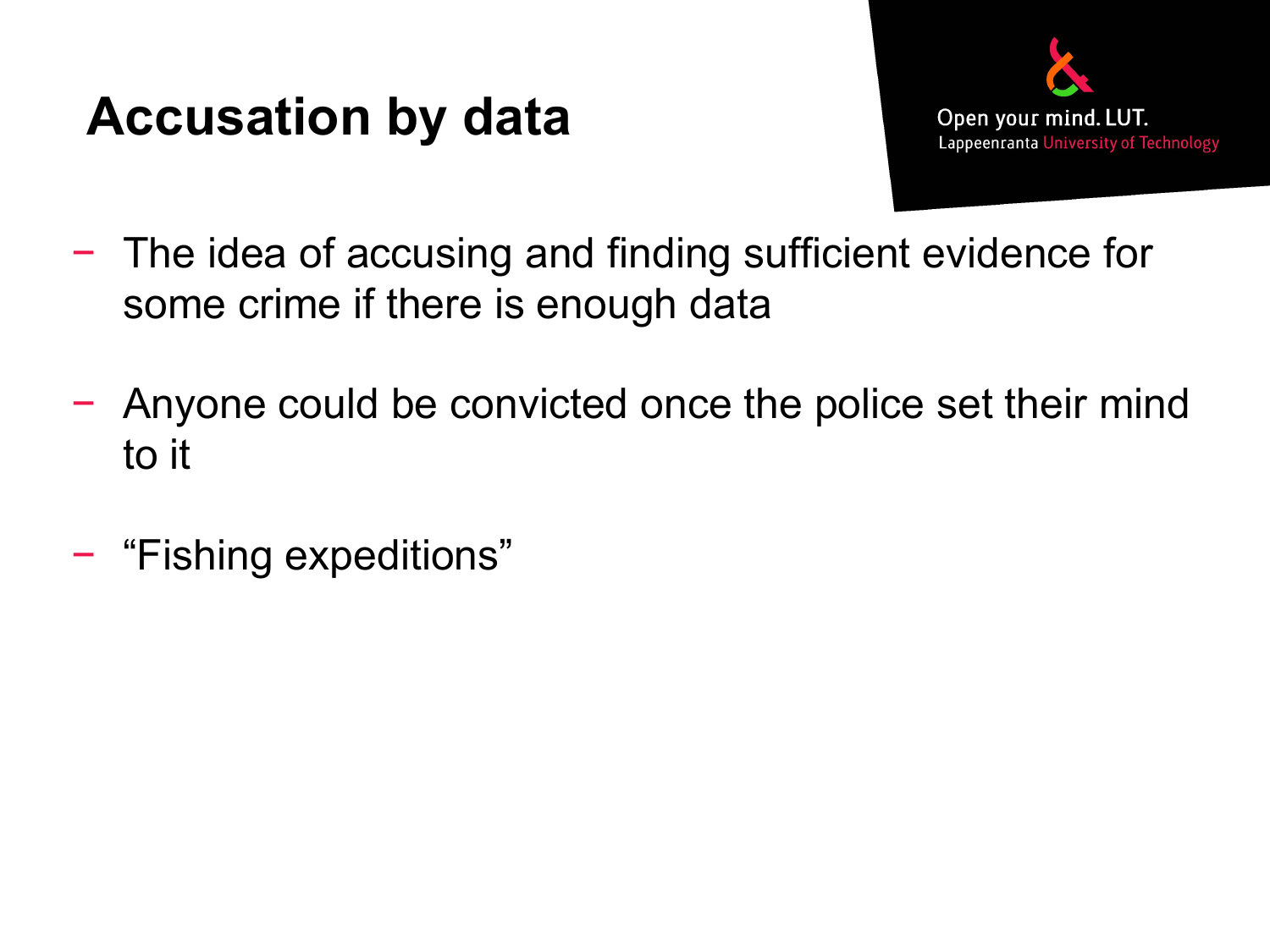### **Accusation continued; Targeted killing and signature strikes**



- − Individual is located by means of electronic or other surveillance
- − Unidentified individuals are targeted on the basis of their behavior and personal characteristics
	- − age, gender, location, et cetera.
- − Half of all kills in Pakistan in 2009 and 2010 were signature strikes

#### **− No information of how accurate the profiling was!**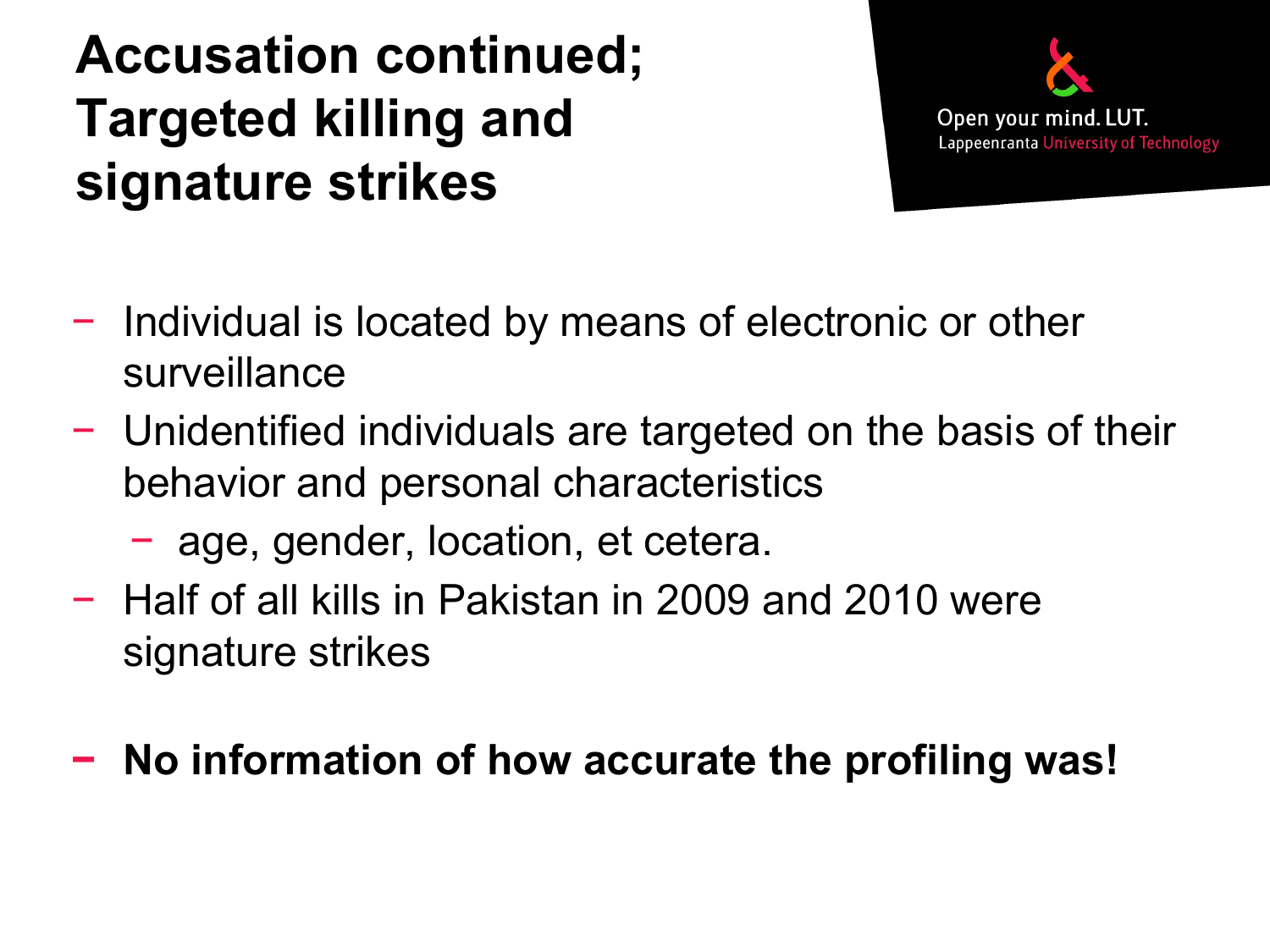### **Government censorship**



- − Restricting freedom of speech and the circulation of ideas
- − E.G. China and the protecting 'Fire wall'
	- − Blocks majority of China's population from finding any 'threatening' sites
- − Many other forms of internet censorship all around the world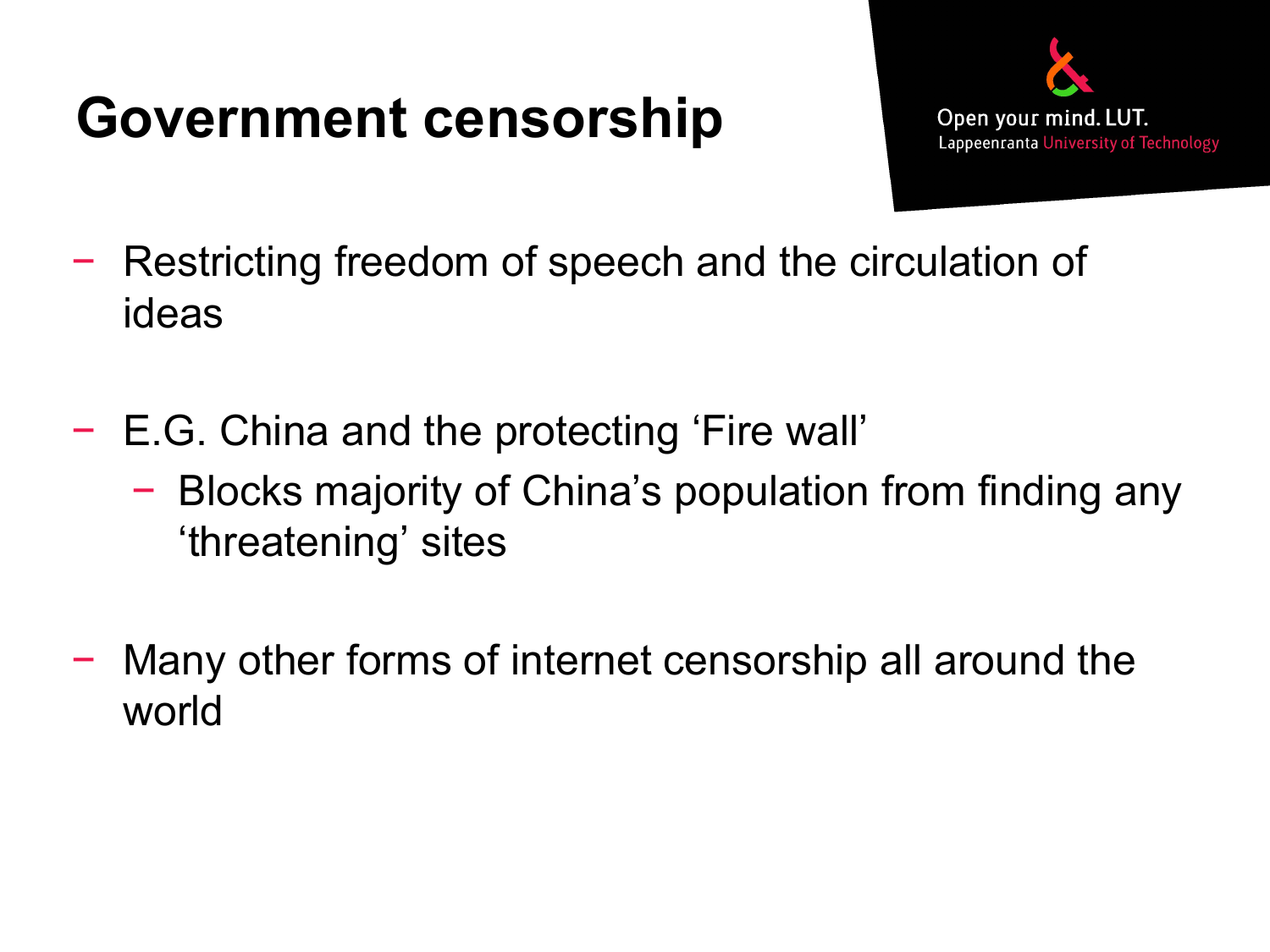## **Chilling effect**



- − Surveillance intimidates the people from freely expressing themselves and discussing about forbidden topics
- − Leads to self-censorship and fear as everything said can be digged from the past and judged in the present
- − Form of social control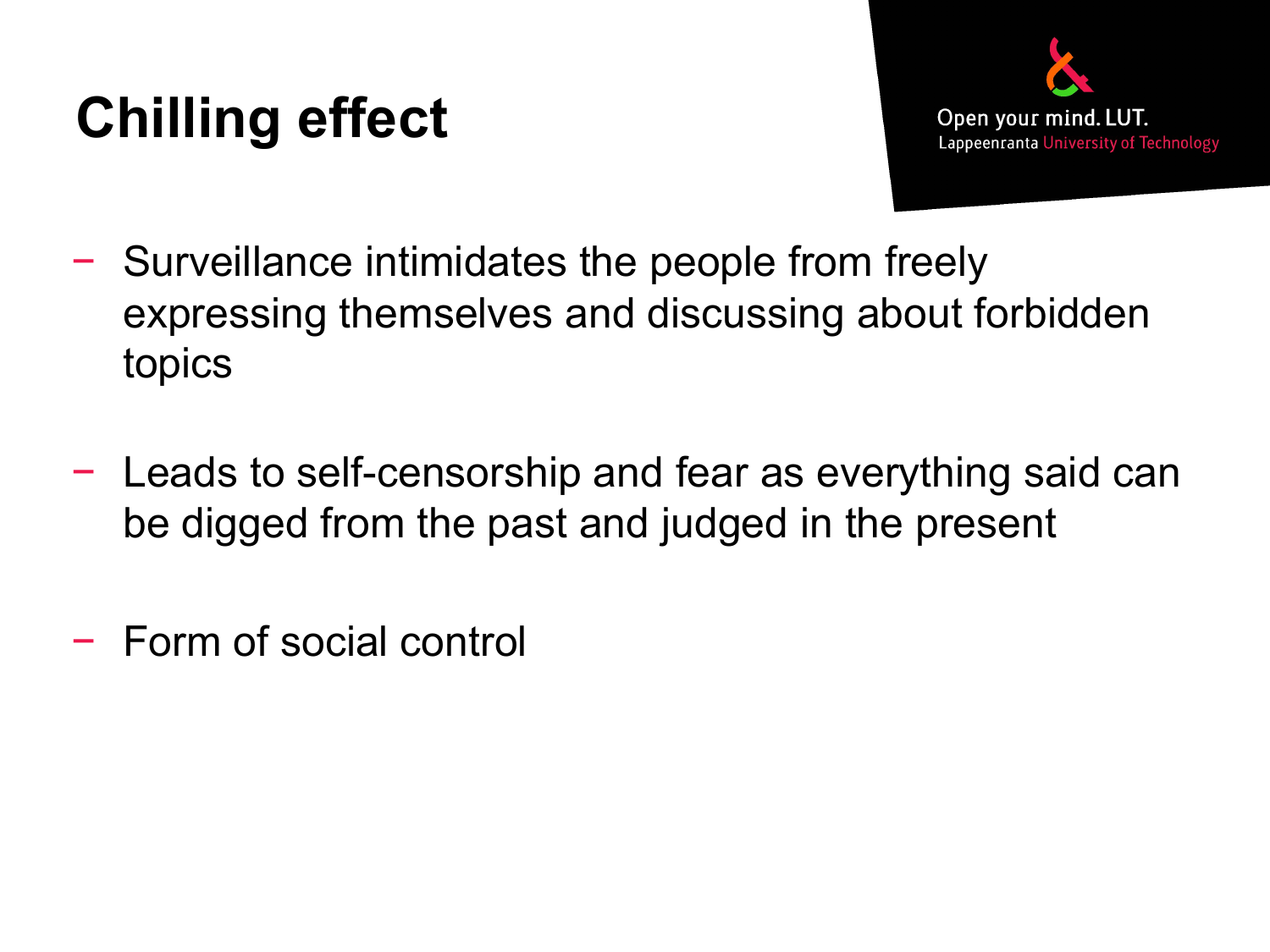### **Secrecy creep**



- − Behaviour is altered to own advantage if the methods are public
- − The increased levels of secrecy & cloaking of surveillance actions
- − Keeping secrets from overseers
- − Prosecuting whistleblowers and limiting their freedom of speech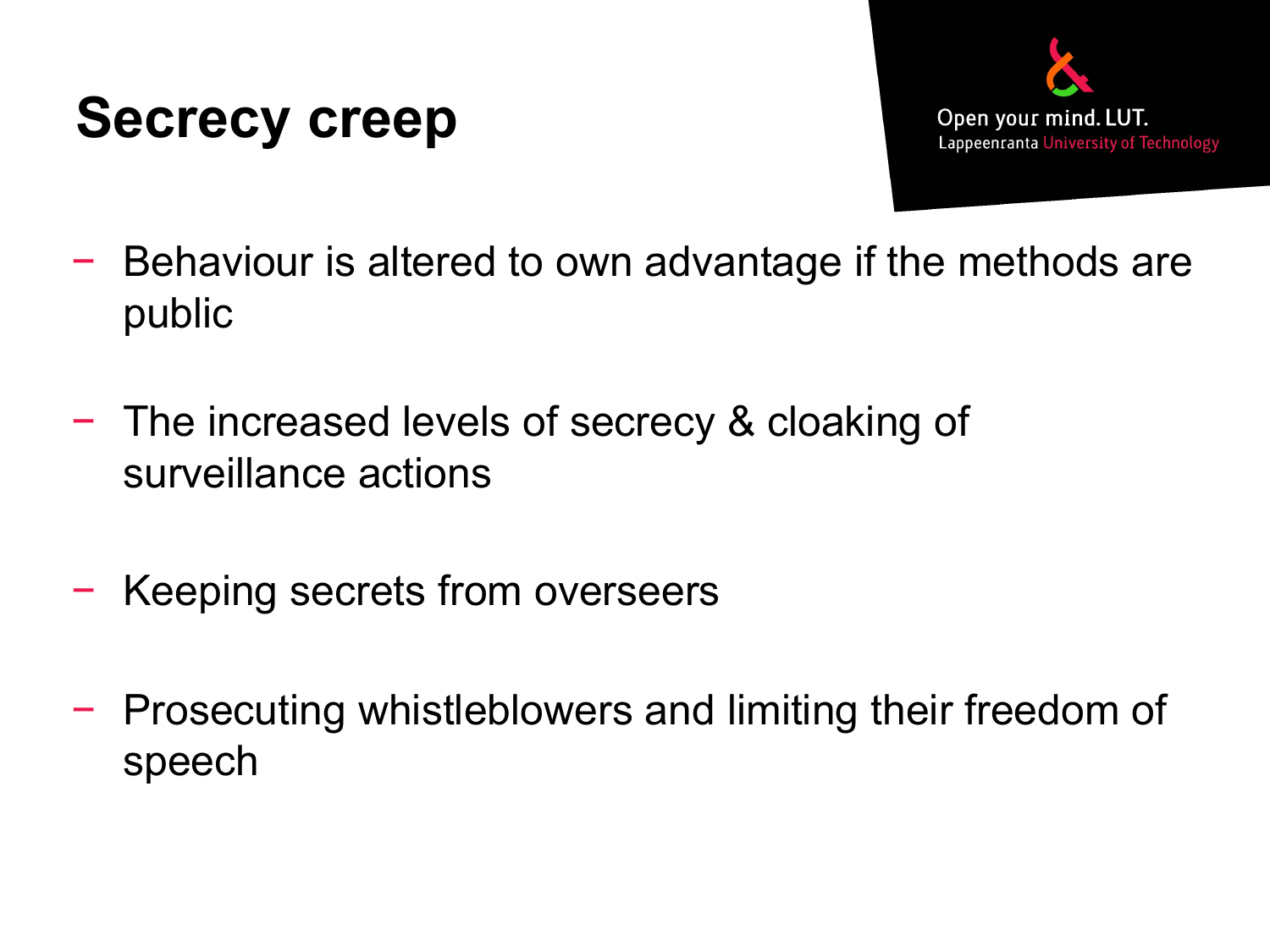### **Abuse**



- − All surveillance systems are susceptible to abuse
- − Examples from politics to private individuals
- − Intelligence gathering on innocent for political persecution
- − Easy to slip over the line into abuse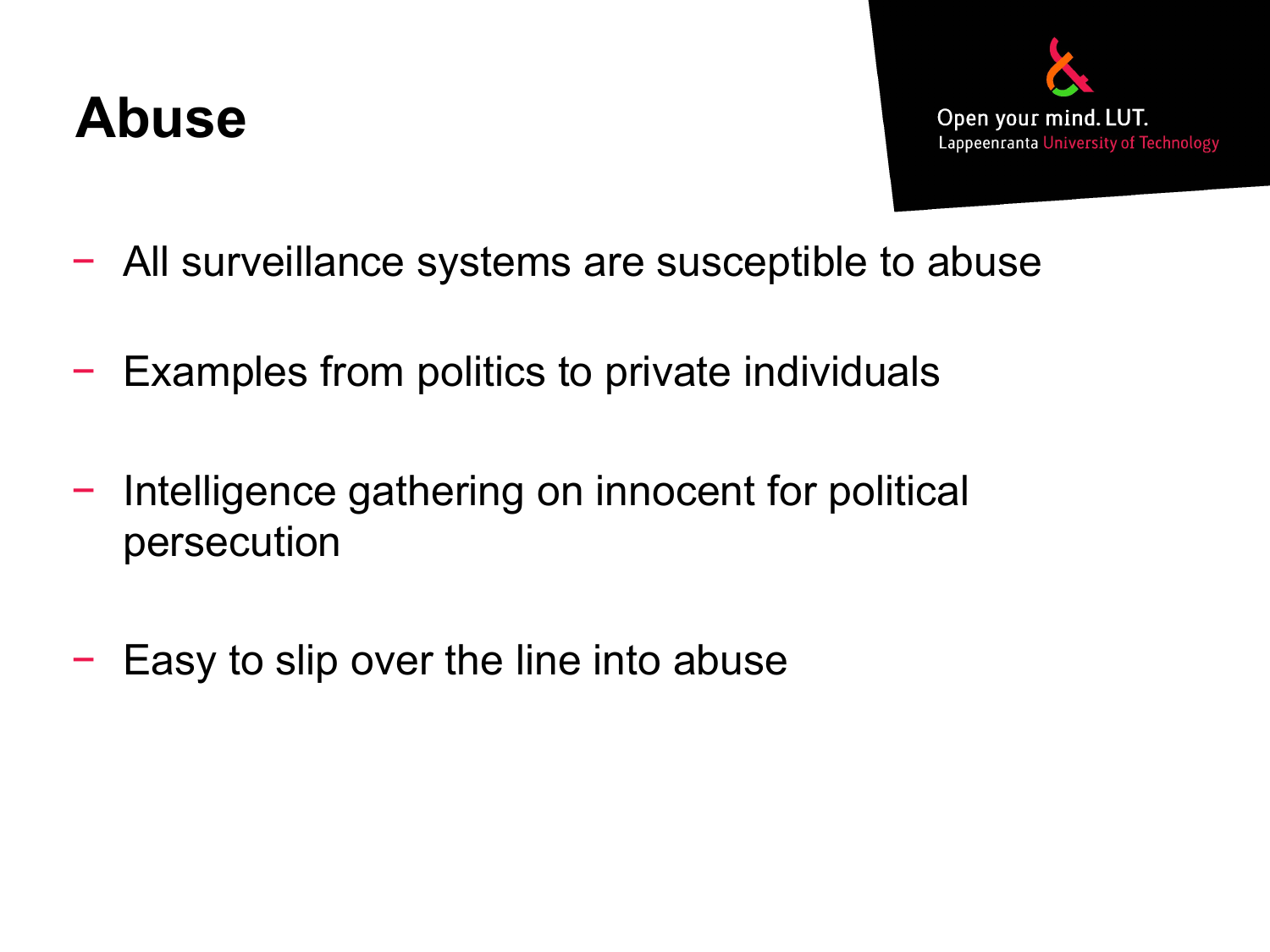## **Conclusion**



- − We should be free to talk and message without any worry about how it would look to the government
- − We shouldn't worry how our actions might be interpreted, or how they could be used against us